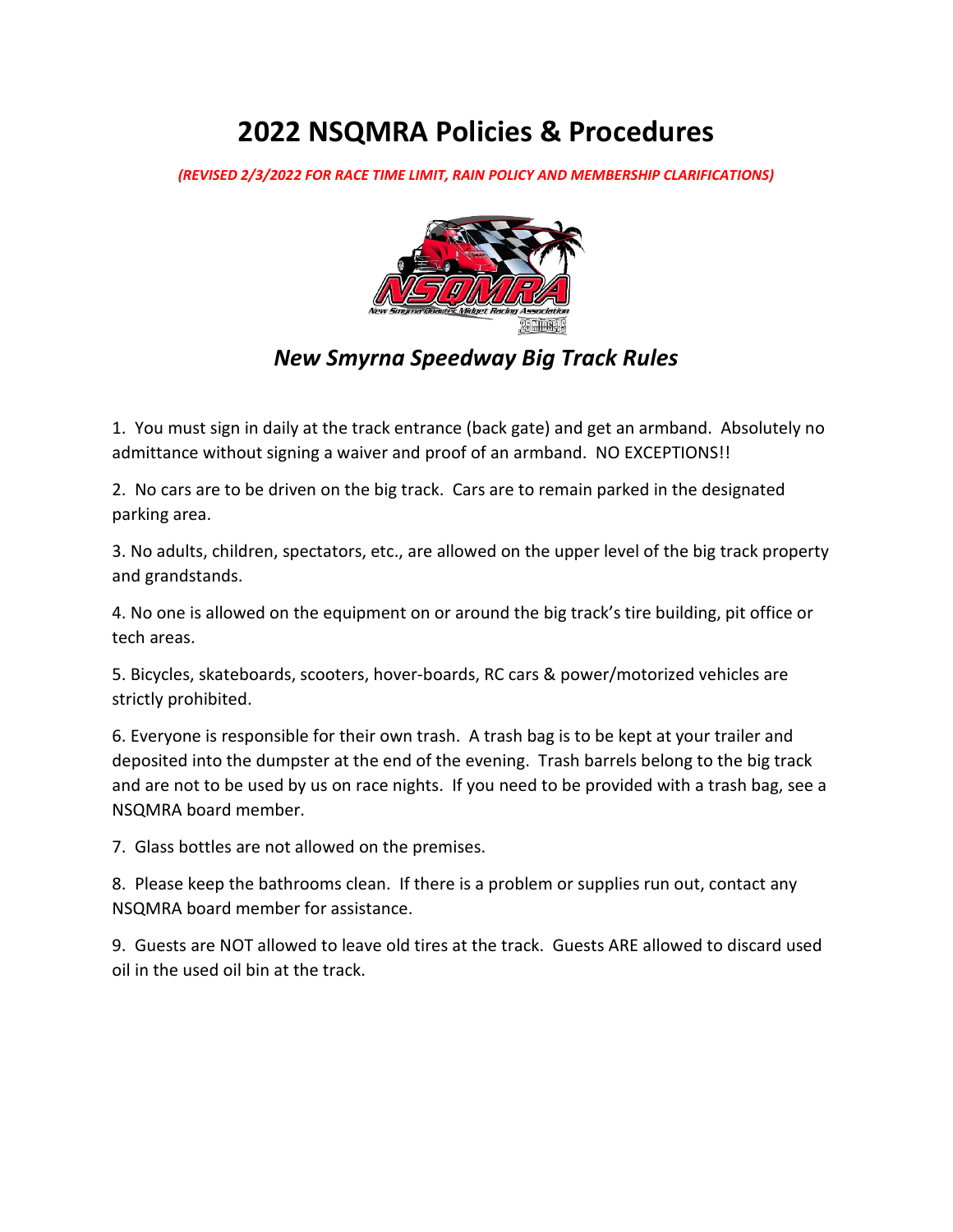### **2022 Work Detail Policy**

- The NSQMRA Secretary, Kristen Kelley, will be responsible for the 2022 Work Detail Schedule.
- Track opening, race duties, and closing duties are included in the 2022 Work Detail Policy. Example duties: blowing off track, pit steward, scales.
- NSQMRA will post work detail dates on our website and in the Families Facebook Group. It will also be distributed electronically via club e-mail.
- Each member is required to find a replacement or volunteer to fulfill their work detail if they cannot serve on the day they are assigned.
- It is the handler's responsibility to perform their work duty or to notify a board member of the replacement who will be performing their duty, if they cannot. Handler must notify board member a minimum of TWO HOURS before racing begins. **IT IS YOUR RESPONSIBILITY TO FIND YOUR REPLACEMENT!**
- The estimated number of work duty assignments per member will be based on the number of race events, divided by the number of club members.
- If a member is assigned to track opening, they must arrive 30 minutes prior to the scheduled start time of the event. (For example: if practice starts at 6pm, arrive by 5:30pm)
- All NSQMRA members are required to participate in the weekly work detail, with the exception of Board Members.
- **Failure to perform weekly work detail will result in all registered drivers and cars starting in the rear for the heats and features at the following points race you attend!**
- **Each member must also volunteer for one Arrive & Drive AND one Work Party. Failure to do so will result in a \$250 fine per event. A member must attend a minimum of 4 hours for the attendance to count. If a member has unpaid fines for failure to attend their required events, that member will no longer be counted as "in good standing" and will not be able to renew their NSQMRA membership for the following year until the fines are paid in full.**
- Breakdown of weekly work details are as follows:
	- o Opening/Closing putting out AND taking in vests, fire extinguishers, and dollies. Putting AND taking in cones to block access to the big track. For daytime races, putting out AND taking in hot chute tent.
	- o Track Blowing blow off track, hot chute and pit lane and inspect for debris prior to the start of practice and then again during intermission.
	- o Scales set up scales, scale cars after both heats and features, close gates in front of and behind scales before the start of each race, put scales away after final feature race.
	- o Pit Steward check seatbelts, neck harness, brakes, steering wheel, helmet, Raceceivers & transponders.
	- o Trash/Clean Up Pick up loose trash around the track, stands, hot chute, etc. Make sure all trash/bags have been put in to the dumpster. If any barrels have been used, empty them.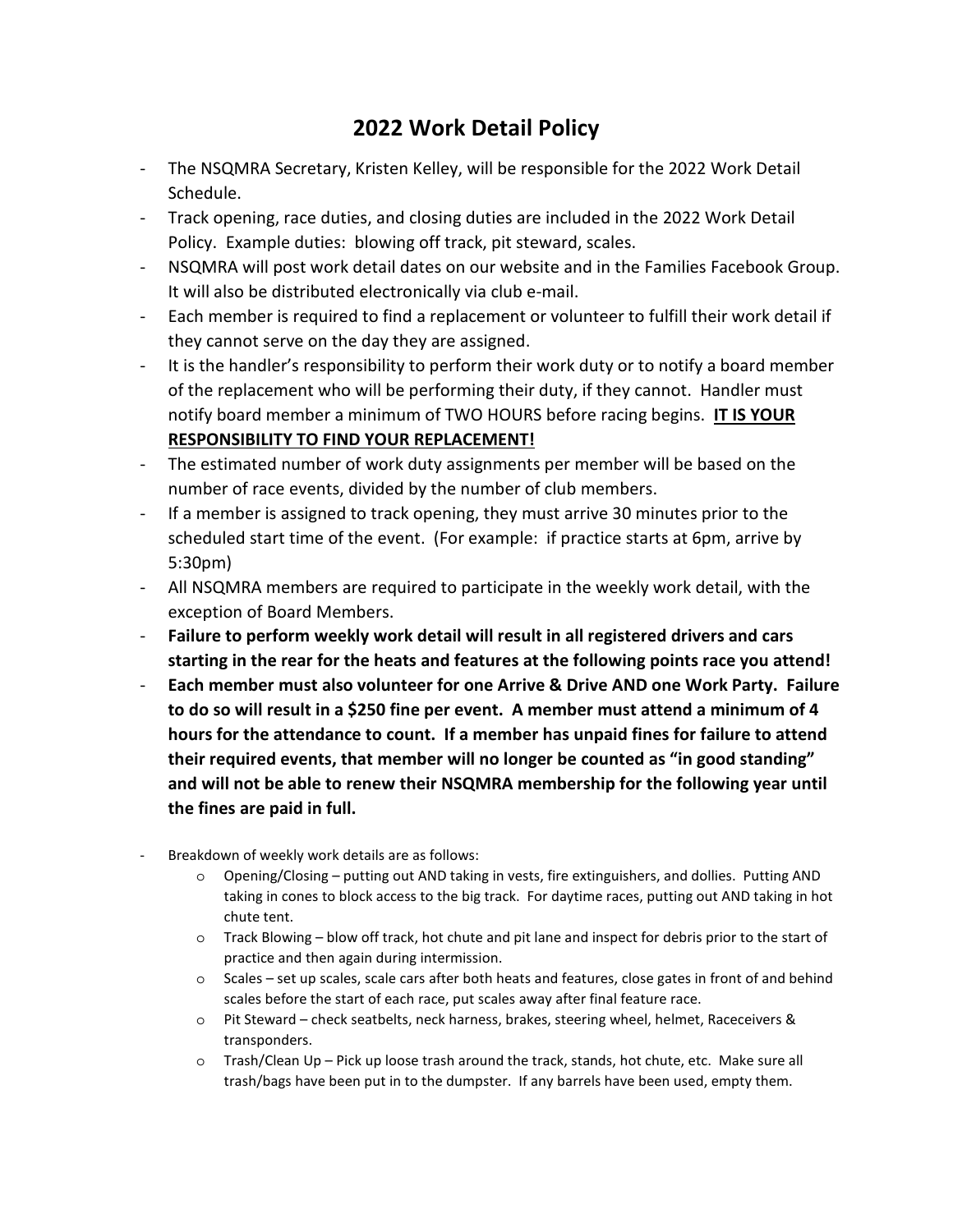### **2022 NSQMRA Racing Procedures**

- Gates will open at 5:30pm for Friday night races and at 8:00am for Saturday/Sunday races.
- A current USAC membership is required in order to have access to the hot chute and track area.
- Registration
	- o Registration will be from 5:45-6:30pm on Friday nights and from 9:00-9:45am on Saturday/Sunday. We reserve the right to change times as necessary.
	- o If you are going to be late and miss registration, you must call a fellow club member and have them notify registration. If you come late and do NOT have someone notify registration, your driver will start at the back of the lowest heat.
	- o Handler (at a minimum) must come to the table to register.
	- o Heat races will be seeded via pill draw, which will be done at registration.
	- o No one can sign-in or register for another driver.
	- o If you have not registered by the time registration closes, your driver will start at the back of the lowest heat. Please be aware that late registration causes a strain on the tower and could delay race line-ups being posted. Please be kind to fellow racers!
- Local Race Entry Fees
	- $\circ$  The price per car for local races will be \$25.
- Practice
	- o Practice on Friday will be from 6:00-6:40pm. For Saturday & Sunday races, it will be from 9:00-9:45am.
	- o **Practice will be controlled by class, in race order. If you miss your class, you will not have a chance to practice.**
	- $\circ$  If the start of practice is delayed due to the track not being ready (weather, track blowing, etc), it will not be extended past 6:40pm or 9:45am.
- Driver/Handler Meeting
	- o The driver/handler meeting will begin at 6:50pm on Friday nights and at 9:50am on Saturday/Sunday. All drivers and handlers are **REQUIRED** to attend this meeting.
- Racing Begins
	- o Racing will begin immediately following the driver/handler meeting.
	- o Raceceiver Policy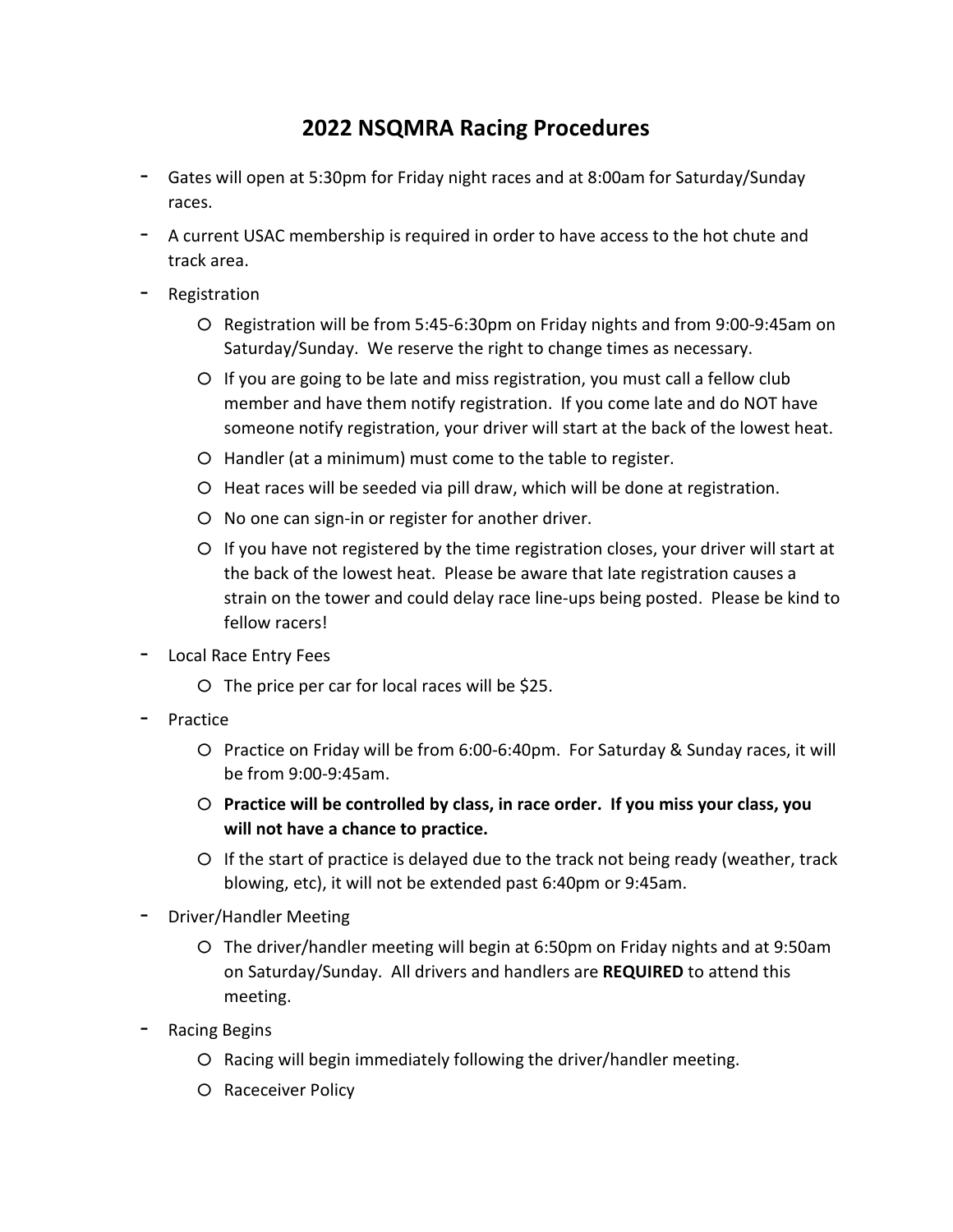- Raceceivers are **MANDATORY** for all events and classes.
- You must purchase your own Raceceiver and have ear buds or speakers in the helmet.
- $\blacksquare$  The Chief Steward will test the working condition and function of the Racecievers.
- You must have a properly working Raceceiver to race. If a driver does not have a Raceceiver, they will not be allowed to participate in the event.
- $\blacksquare$  Per USAC Rules If communication with a driver on the track, be Raceceiver, is found not responding, that driver shall be called into the pits by the Chief Steward. If it is found that the Raceceiver is not functioning properly, they will be required to go into the pits and fix the problem. They will be given three (3) courtesy yellow flag caution laps to correct the problem once the on-track line-up is set and cars are in race order. They will be required to tag the tail of the line-up. If not fixed, they're out.
- o Time Limits
	- Heat races will be timed at 10 minutes max per race (after the first green flag)
	- $\blacksquare$  Lower mains will be timed at 15 minutes max per race (after the first green flag)
	- A-Mains will not be subject to a time limit
	- Chief Steward may change the time limit due to weather or time restraints, at his/her discretion.
	- $\blacksquare$  The time clock will be started at the initial green flag start.
	- The time clock will be stopped under red flag conditions.
	- If the time limit expires under green flag conditions:
		- The race will end at the next flag, either checkered or yellow due to a caution.
		- If it ends under a caution, once the cars are in the correct order, the checkered flag will be displayed and the race is officially over.
	- If the time limit expires under yellow/red flag conditions:
		- The race will be restarted.
		- The race will end at the next flag, either checkered or yellow due to a caution.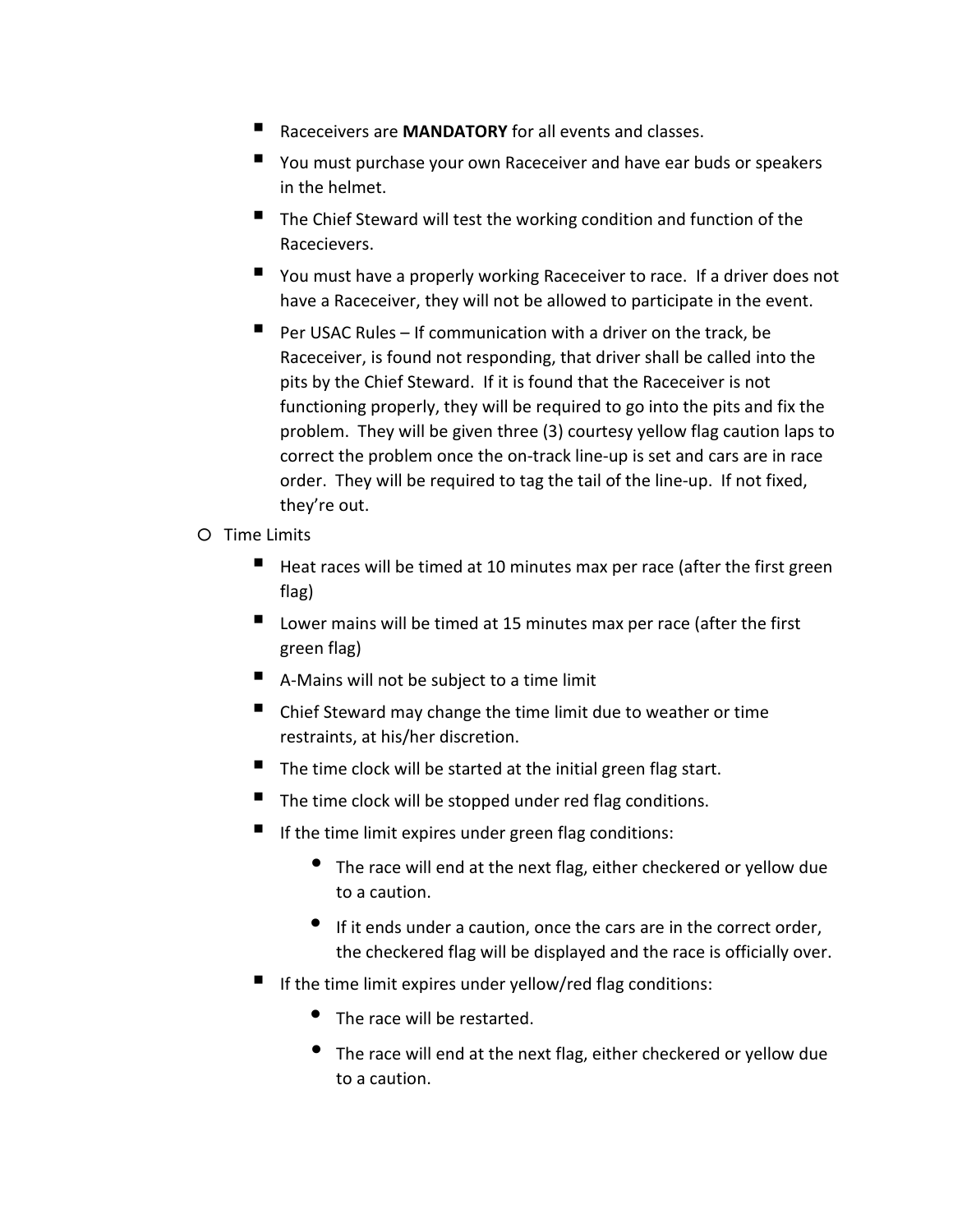- If the yellow flag is displayed due to a caution, the cars will be lined up based on scoring order. Cars that receive a DOT will be placed in their appropriate position.
- Once the cars are in the correct order, the checkered flag will be displayed and the race is officially over.
- All races will be roll and go. As soon as all cars are on the track and the line-up is good, the green flag will be thrown.
- o Laps
	- Number of laps per class will be as follows:
		- Rookie
			- $O$  Heat  $-15$
			- o Lower Main 15
			- $O$  A-Main 20
		- Jr Animal/Honda
			- $O$  Heat  $-15$
			- o Lower Main 20
			- $O$  A-Main 25
		- All Other Classes
			- $O$  Heat 20
			- o Lower Main 25
			- $O$  A-Main 30
	- The Chief Steward can change the number of laps run in the heats or mains, so long as he announces it to the handlers before the heats or mains begin.
- o Transfer Cars
	- If there are 2 heats, the top 3 cars will go to the A-Main and the next 3 to the B-Main, and so on. This will allow 4 cars to transfer up from the lower main, with the exception of Jr. Classes which will only transfer 2.
	- If there are 3 heats, the top 2 cars will go to the A-Main and the next 2 to the B-Main and so on. This will allow, again, 4 cars to transfer up from the lower mains, with the exception of Jr. Classes which will still only transfer 2.
	- If there is more than one heat for Red or Blue Rookie, then the drivers who raced in heat 1 will race Main 1 and the drivers who raced in heat 2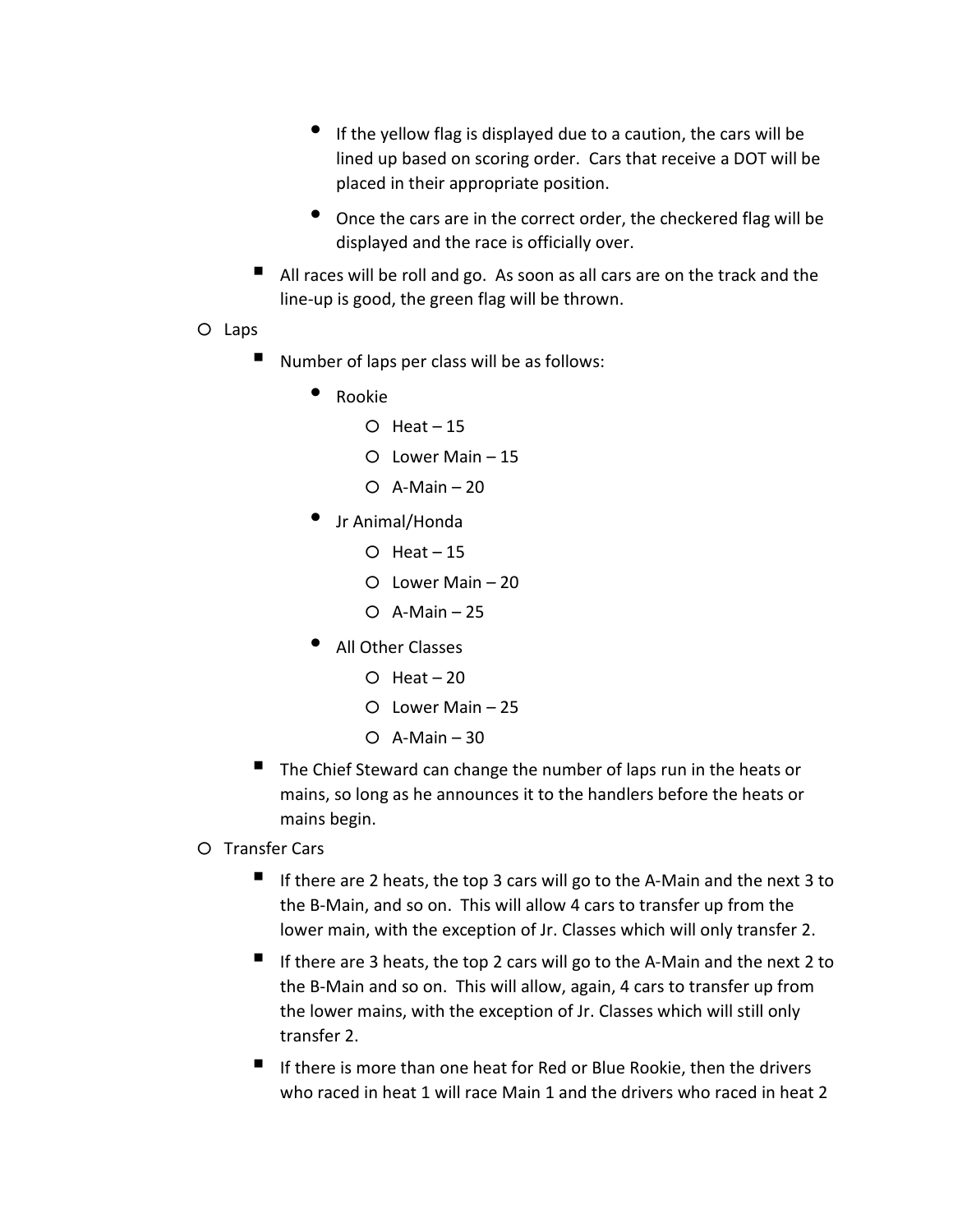will run Main 2. We do no transfer cars, since the Rookie division is a learning, non-competitive class.

- o Invert
	- An invert will be randomly done at every club race. The procedure for the invert will be as follows.
		- The Scoring Director will flip a coin to determine if there will be an invert. The coin flip will be witnessed by a third-party with no kids racing that evening (i.e. EMT or equivalent)
		- If the coin flip dictates an invert, a six-sided die will be rolled to determine the number of cars that will be inverted (1 through 6). If a 1 is rolled, there will be no invert.
		- The results of the invert will be confidential and will not be known until main event line-ups are posted.

#### o Scale Procedures

- You will have 3 attempts to weigh your driver and car after the race.
- The driver must remain seated in the car.
- You must NOT leave the scale area.
- If the correct weight is not made, take the car and driver off the scales and zero out the scales. Re-weigh and if correct weight is still not made, isolate the car and driver off to the side with a club official (no food or drinks while waiting) and weigh again after the rest of the class has weighed.
- Only 3 attempts will be given. If weight is still light after third attempt, the driver will receive a DQ for that race.
- $\blacksquare$  Tech Director will be notified after second attempt at not making weight.

o Track Fuel

- All classes will run the track specified fuel, per the race week announcements.
- $\blacksquare$  Fuel must be purchased from the gas station across the street from Little New Smyrna.
- $\blacksquare$  Fuel may be taken and sent to a third-party laboratory through the USAC national office for testing in addition to the standard testing performed during tech on race days.
- **Penalties assessed for tire and fuel infractions can vary from Race Day** suspension to a suspension of up to one (1) year, based upon the defined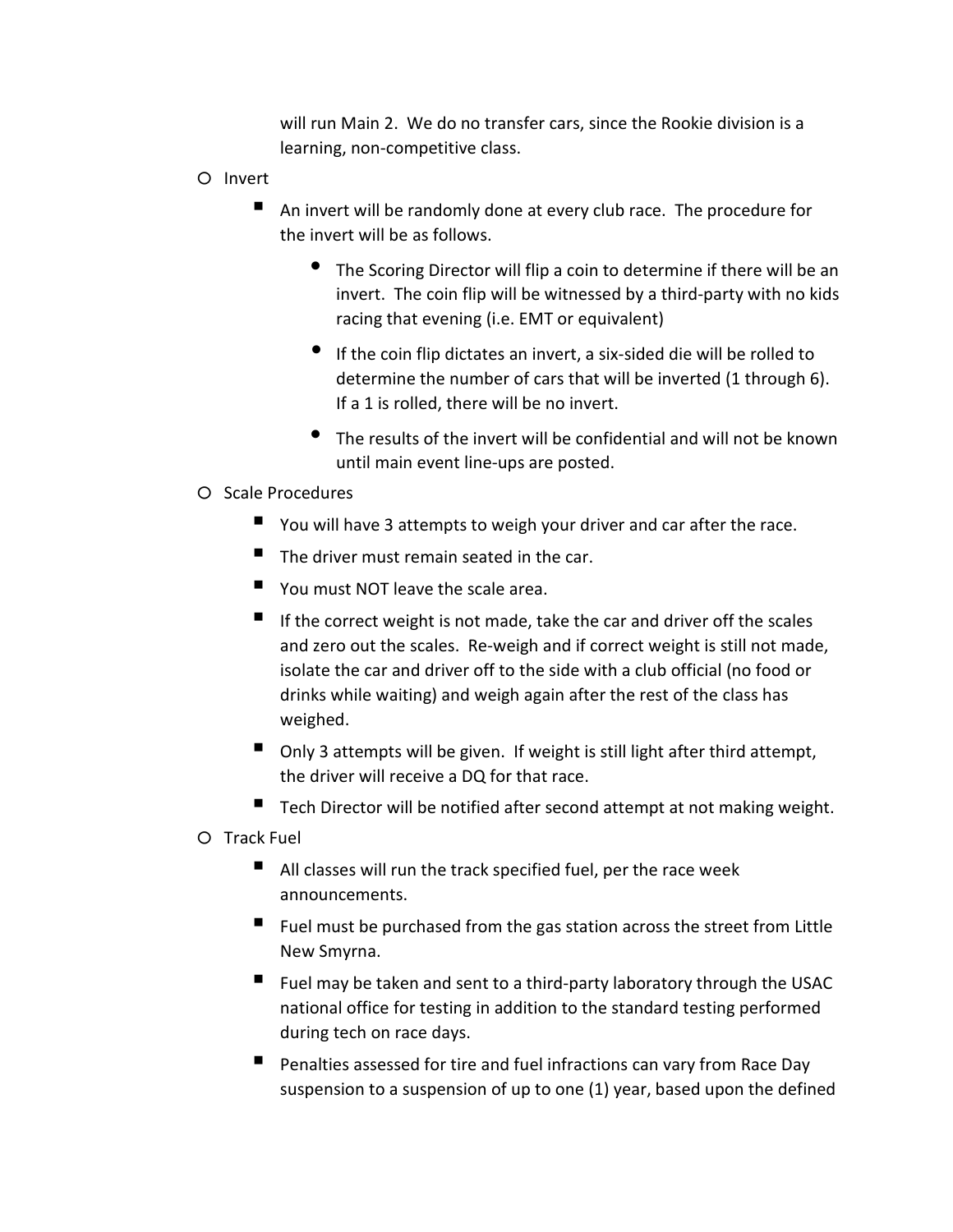process for tire and fuel testing and infractions outlined in Appendix 1, Sections 714 and 733 in the USAC national rule book.

- o Rain/Cancellation Policy
	- Every attempt will be made to race. Any decision to cancel the race will be made by the board by majority rule by 3pm on Friday. TBA for Saturday and Sunday.
	- If it should rain during the event, it will be up to the board.
	- In the event that racing begins and all heat races have not been completed due to a weather cancellation, no points will be awarded for that race date.
	- $\blacksquare$  If all heat races have been completed, but none of the mains have been run, points will be awarded based on the results of the heat race for each division.
	- $\blacksquare$  If a division completes its A-Mains, the results of that race will count and points will be awarded based on those results. For any divisions in which the mains have not been complete, points will revert back to the results of the heat races.
- o Work Rule
	- Under a yellow or non-medical red flag condition, a car (or cars) may go into the designated work area for repairs, using any piece of equipment for those repairs, but may not add fuel or gasoline (except by track officials to "AA" cars during refueling stops). Refueling of cars during race will result in a DQ.
	- Three (3) courtesy yellow flag caution laps will be given per caution once the car is in the pit are and once the on-track line-up is set. Once the three laps have expired, the green flag will be thrown. The car may get additional time in the pit area, past three laps, only if the line-up is not good.
	- Any car going to the designated work area will automatically be put to the back of the pack.
	- $\blacksquare$  If more than one car is in the designated work area, positions will be determined by the order of the cars returning to the track.
	- $\blacksquare$  Cars that enter the work area for anything other than repairs that would otherwise keep them from returning to the track will not receive courtesy laps (USAC Rulebook 1707 Designated Work Area – USAC Work Rule).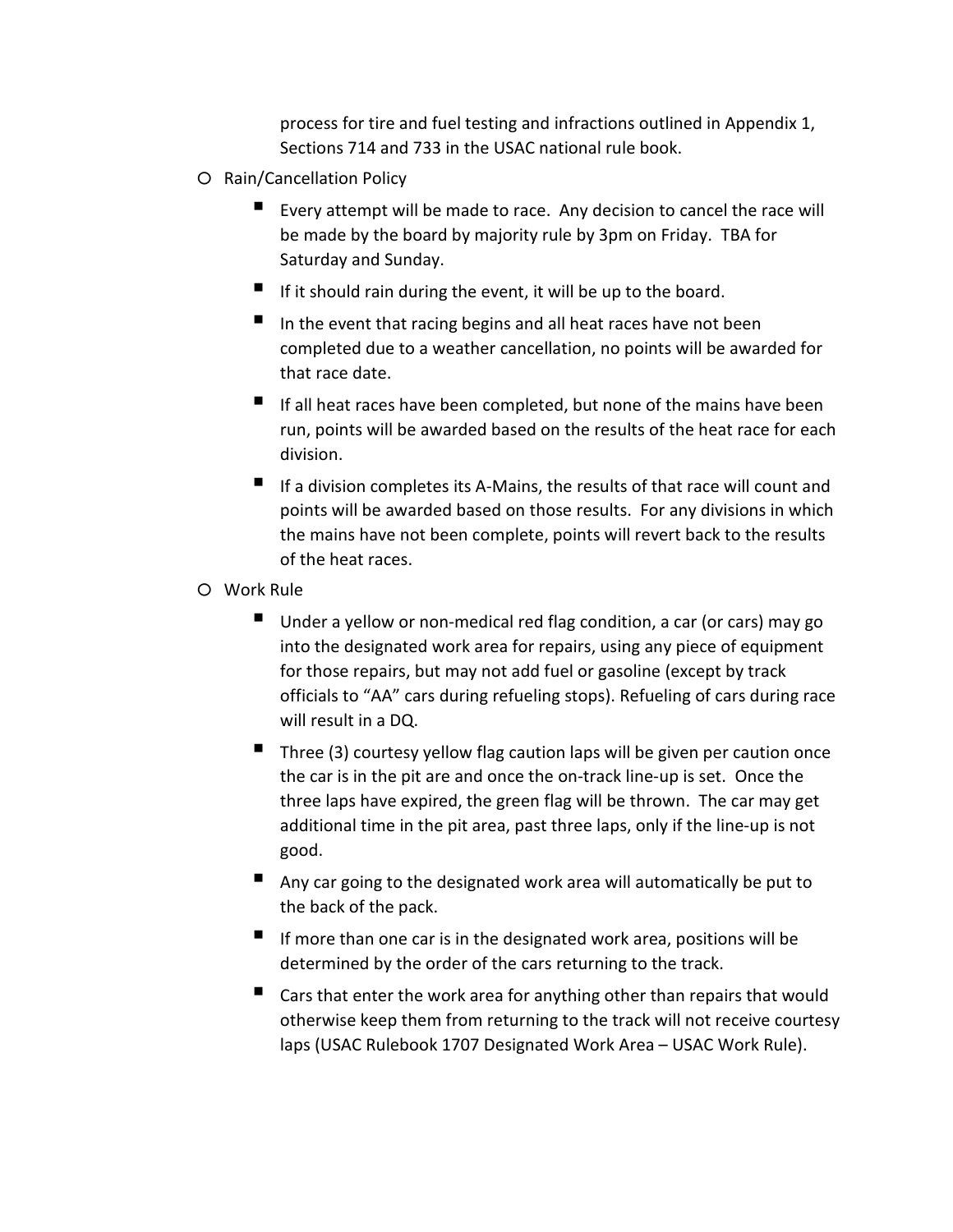- In the event of rain during a race, cars do NOT leave the designated work area and do NOT go outside the fence until the Chief Steward gives specific instructions. Drivers who do so will receive a DQ.
- o Points/Banquet Policy
	- Only NSQMRA Members will be eligible to earn points.
	- **Points are awarded to competitive divisions only. Rookie division will not** receive points.
	- $\blacksquare$  The points system begins at 30 points to the winner of the A-Main Feature event.  $2<sup>nd</sup>$  place will decrease by two points and each position thereafter will decrease by one point.
	- All drivers who "attempt to race" in the feature event will receive points EXCEPT for any driver who receives a technical DQ, as per the USAC Rulebook. Drivers who receive a non-technical DQ will receive last place points for the event.
	- **Drivers who turn nine (9) on or before May 31**<sup>st</sup> of a racing season must move up on their 9<sup>th</sup> birthday, but have the option of moving up to and racing in the senior division at all local, regional and national events at any time prior to his or her ninth birthday. Once he or she has made this decision and raced in a senior level class, he or she shall not be allowed to return to the junior division of that class for any reason. If this option is used, the USAC National Office must be notified and documented.
	- **Drivers who turn nine (9) after May 31st of a racing season must remain in** the junior class until their 9<sup>th</sup> birthday. He or she may choose to remain in a junior level class for the remainder of that racing season.
	- At the end of the season, the driver who has accumulated the most points will win the division championship.
		- In the event there is a tie, the championship will be determined using the driver's total number of feature wins, then second place finishes, thirds, and so on until the tie has been broken.
	- $\blacksquare$  Only 80% of the races run will count toward the points championships. This allows each driver to drop a low-point night or to miss an event, if necessary.
		- Technical DQ's cannot be counted as drops in the final points results.
		- DNS, DNF and all non-technical DQ's are eligible to drop in the final points results.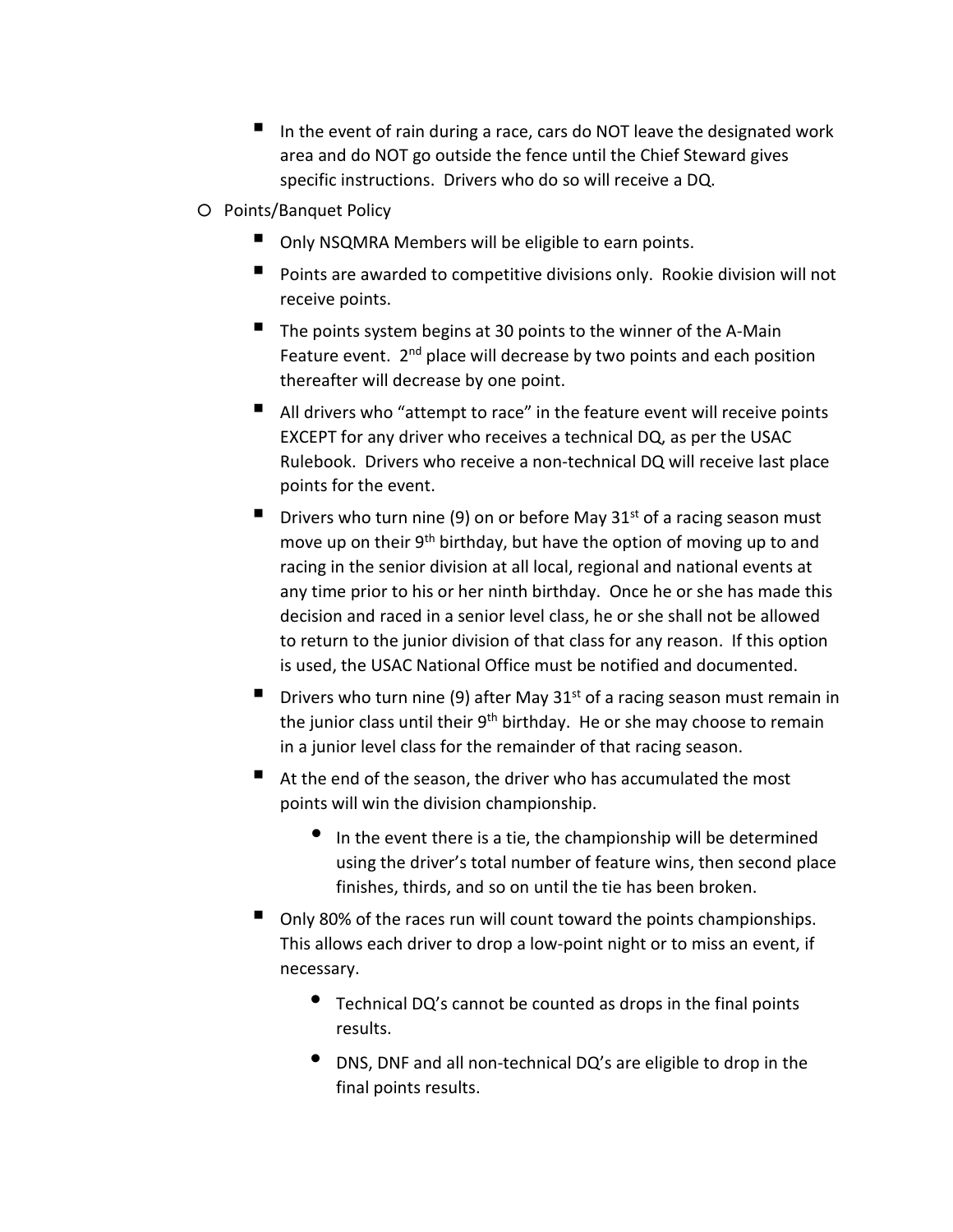$\blacksquare$  To receive a trophy at the banquet, a driver must participate in at least 50% of the races that they are eligible to race.

| <b>Actual Points</b><br>Races<br>Completed | Drivers' Best 80% | Number of<br><b>Dropped Races</b> |
|--------------------------------------------|-------------------|-----------------------------------|
| 16                                         | 13                | 3                                 |
| 15                                         | 12                | 3                                 |
| 14                                         | 11                | 3                                 |
| 13                                         | 10                | 3                                 |
| 12                                         | 10                | $\overline{2}$                    |
| 11                                         | 9                 | $\overline{2}$                    |
| 10                                         | 8                 | $\overline{2}$                    |
| 9                                          |                   | $\overline{2}$                    |
| 8                                          | 6                 | $\overline{2}$                    |
|                                            | 6                 |                                   |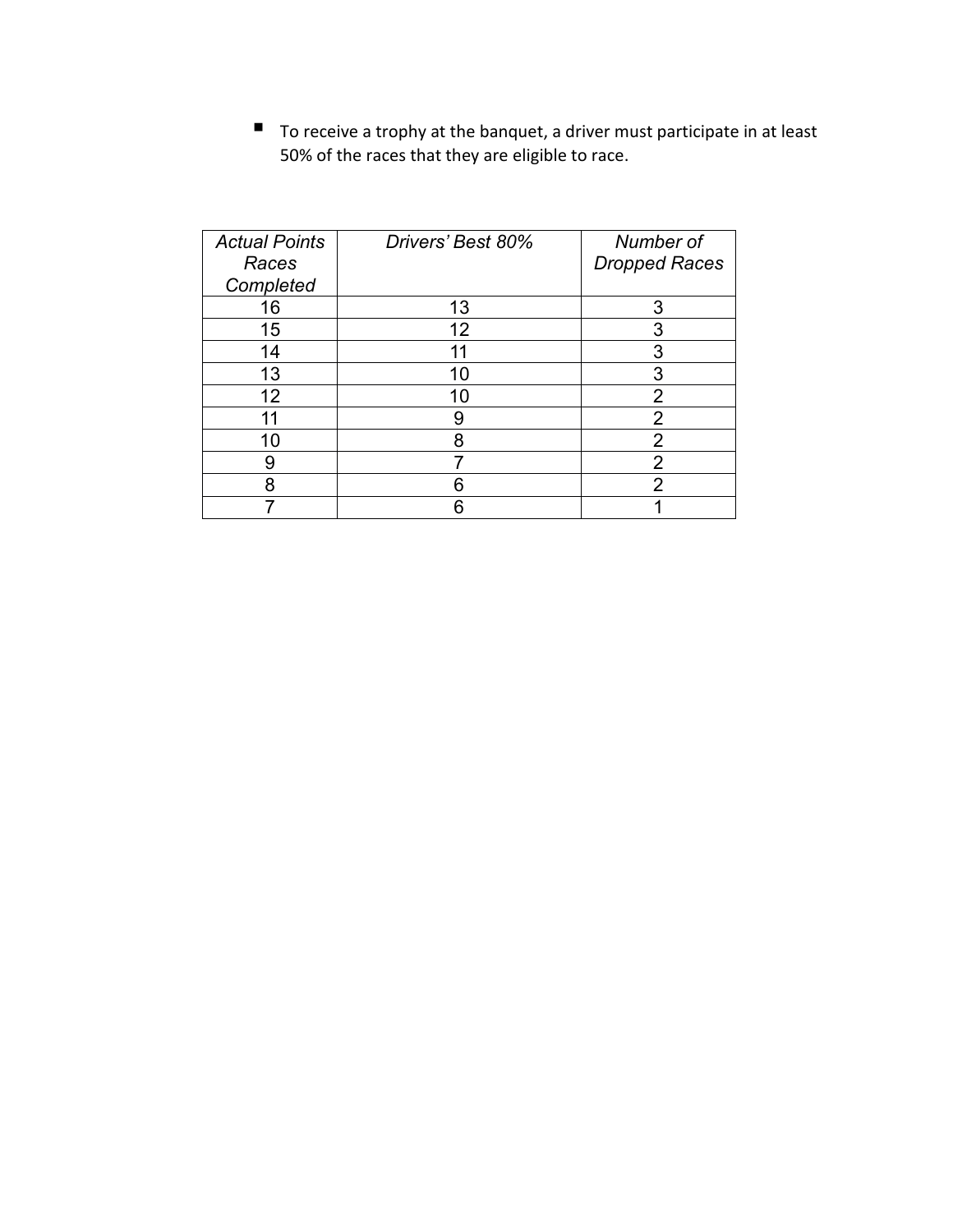### **Zero Tolerance Policy**

We are proud of our facility, race track, club officials, members and our "family" atmosphere. To ensure that your family's experience here is a positive one, we have instituted a "Zero Tolerance" Policy. Please review the violations below and make sure that everyone associated with your race team is familiar with them. This policy will be strictly enforced and all decisions made by the NSQMRA Board of Directors are FINAL.

- Violations
	- o There will be absolutely NO alcohol allowed on NSQMRA premises.
	- o Deliberately damaging, destroying or defacing NSQMRA property or facility.
	- o Being under the influence of drugs or alcohol during race conditions.
	- o Making any type of verbal or physical threat to any person at NSQMRA facility (includes drivers).
	- o Throwing an object in pit area, hot chute or on the track.
	- o Ignoring instructions from a track official.
	- o Violating NSQMRA rules and regulations.
	- o Violating the USAC Social Media Policy.
	- o Excessive yelling, comments or obscenities directed at a track official, handler, or driver.
	- o Driver deliberately hitting another driver while on the track or in the hot chute.
	- o Driver making a hand gesture to track official while on the race track.
	- $\circ$  All families participating in NSQMRA are bound by the conduct policies and technical specifications of the United States Auto Club.
- Consequences
	- $\circ$  Offender will be asked to leave and escorted from the property for the event.
	- o Violations can apply to driver and/or entire race team.
	- $\circ$  Additional flagrant offences will be subject to suspensions and/or dismissal from our organization, as levied by the NSQMRA Board of Directors.

**ANY VIOLATION OF THE ABOVE POLICIES WILL, AT THE DISCRETION OF THE NSQMRA BOARD OF DIRECTORS, RESULT IN ANYWHERE FROM A FORMAL WRITTEN WARNING TO IMMEDIATE EXPULSION FROM THE NEW SMYRNA QUARTER MIDGET RACING ASSOCIATION.**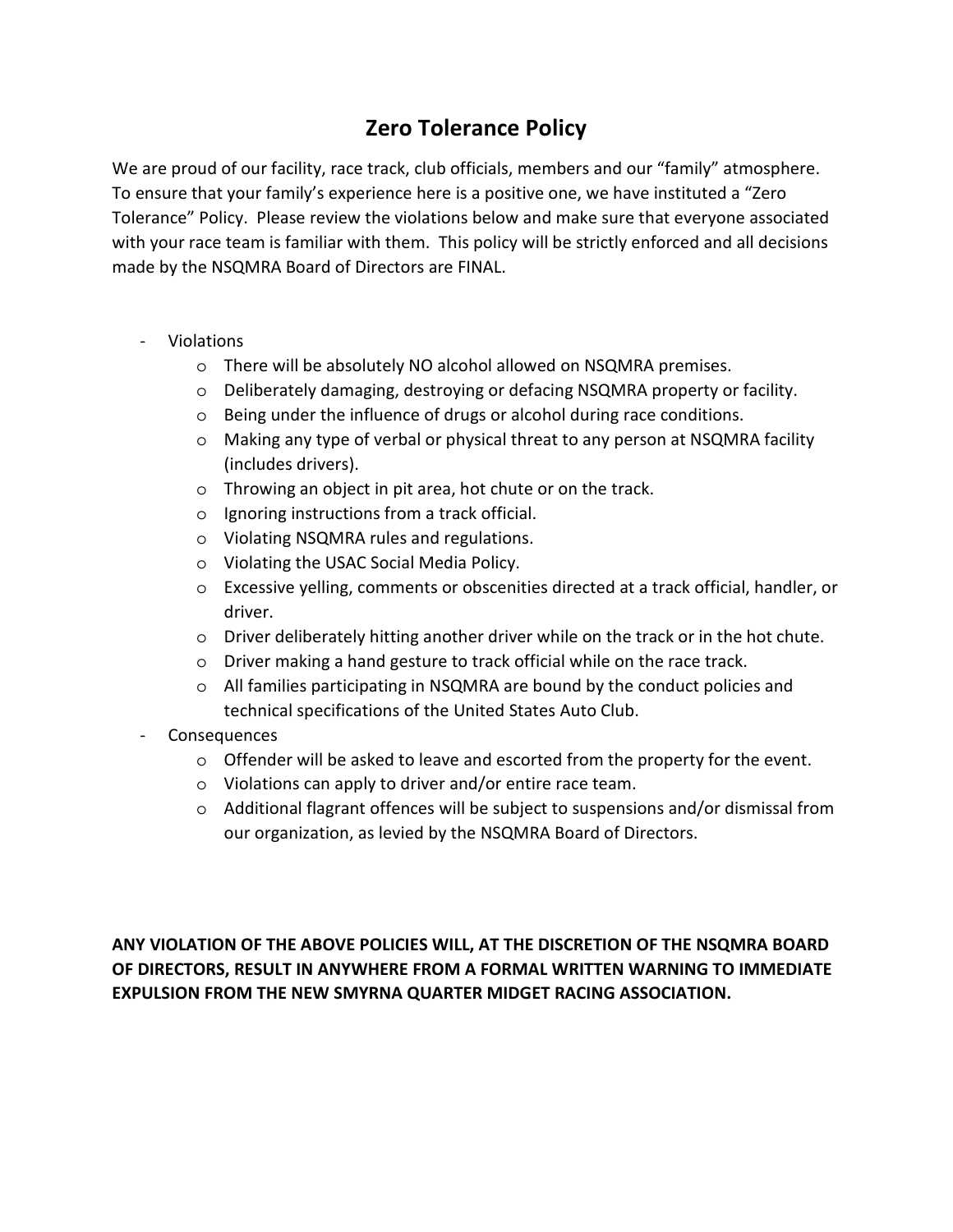#### **2022 NSQMRA Tire Rule**

#### **All USAC rules apply to this tire rule.**

- The goal for this rule is to make quarter midget racing more affordable and make for more equal & competitive racing. The tech committee has the right to check any tires at any time.
- This rule applies for points nights only.
- You must run Hoosier A35 NY1 tires on the right side of the car, and any available Hoosier compound and size on the left side of the car, per the USAC rulebook.
- All rules with respect to tire treatment outlined within the latest adopted edition of the USAC rulebook apply to weekly events.

### **2022 NSQMRA Track Usage or Rental**

- All track rentals are to be coordinated through Johnny Miller or appointed board member.
- A minimum of 72 hours' notice is required to schedule a practice. Any practice request within 72 hours of the desired time will be denied.
- All practices that are scheduled are open for any members to attend. Members who attend the practice sessions are expected to evenly share in the cost of the EMT(s) present for the practice session.
- For all practice sessions (except for rookie training) only ONE car is allowed on the track at a time with one EMT. Multiple cars on the track will require the presence of TWO EMT's
- Any members who arrive at a scheduled practice time, but EMT's are not present, MAY NOT PRACTICE. The first infraction of this rule will result in a minimum 6-month suspension from the property. A second infraction will result in a lifetime suspension.
- During practice sessions where multiple cars are lined up in staging waiting for access to the track, stopping cars on the track to make chassis adjustments or for driver coaching are strongly discouraged. Upon one report of impacting the flow of practice the offending family will be reminded of this policy. Subsequent reports will result in the loss of practice privileges. Please be courteous of all families who are trying to use our facility.
- Rookie families may rent the facility with approval from the Rookie Director.
- The party that reserves the practice session is responsible for the collection and payment of funds to the EMT per the EMT's agreed upon payment schedule.
- The EMT Rate for the 2022 season is \$25 per hour, shared across all families who attend the practice sessions.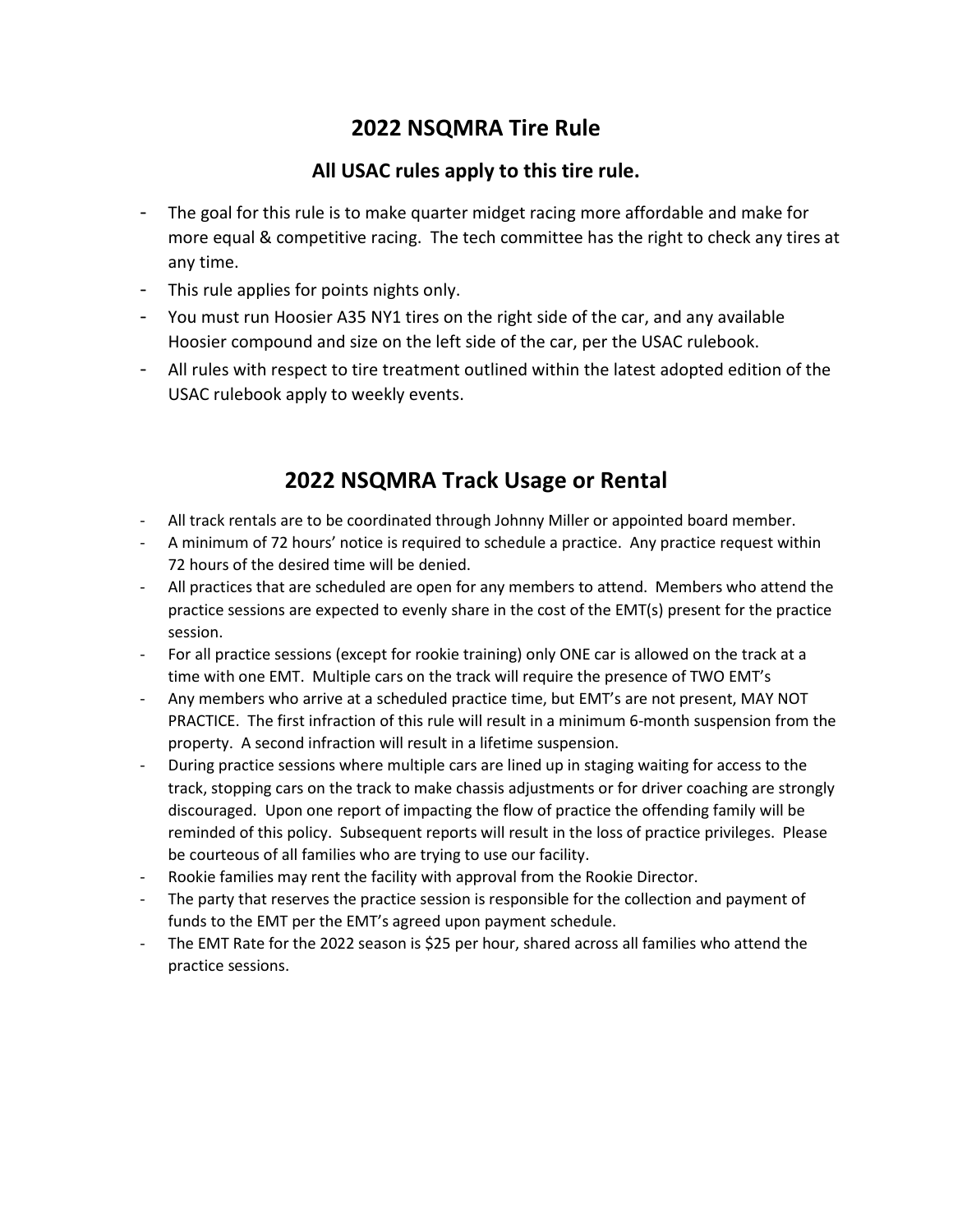### **2022 NSQMRA In Car Camera Policy**

- Current USAC Guidelines allow for local clubs to set their own In Car Camera Policy. As such, the NSQMRA Board of Directors has adopted the following for the 2022 season:
	- $\circ$  One (1) camera will be allowed in cars at NSQMRA on a trial basis, while we see if there are negative effects from them.
	- $\circ$  This device must be mounted securely within the confines of the frame rails, but out of the driver's line of sight. The approval of the mounted location for the device will be at the discretion of the event Chief Steward and/or Tech Director.
	- o It is the handler's responsibility to make sure that the camera is securely mounted as to not fall off while on track. Any camera that comes off of a car and causes a caution will result in a DQ for that race.
	- o All cameras must have last name on them (similar to ballast).
	- o Live streaming of on-track activity from these devices will not be permitted. Additionally, Handlers are STILL prohibited from filming while corner working.
	- o Using video from a camera, whether mounted inside the car or from someone filming from anywhere on property to argue a call will not be tolerated.
	- o Using footage to make negative posts on social media will also not be tolerated (see USAC Social Media Policy).
	- o The NSQMRA Board reserves the right to change this policy at any time.
	- o **THIS PAGE SERVES AS YOUR FIRST AND ONLY WARNING. FAILURE TO COMPLY WITH ANY ASPECT OF THIS POLICY WILL RESULT IN THE IMMEDIATE LOSS OF THE IN-CAR VIDEO PRIVILEDGE FOR THE OFFENDING DRIVER/HANDLER AND POSSIBLY A REVOCATION OF THE PRIVILEDGE FOR THE ENTIRE CLUB.**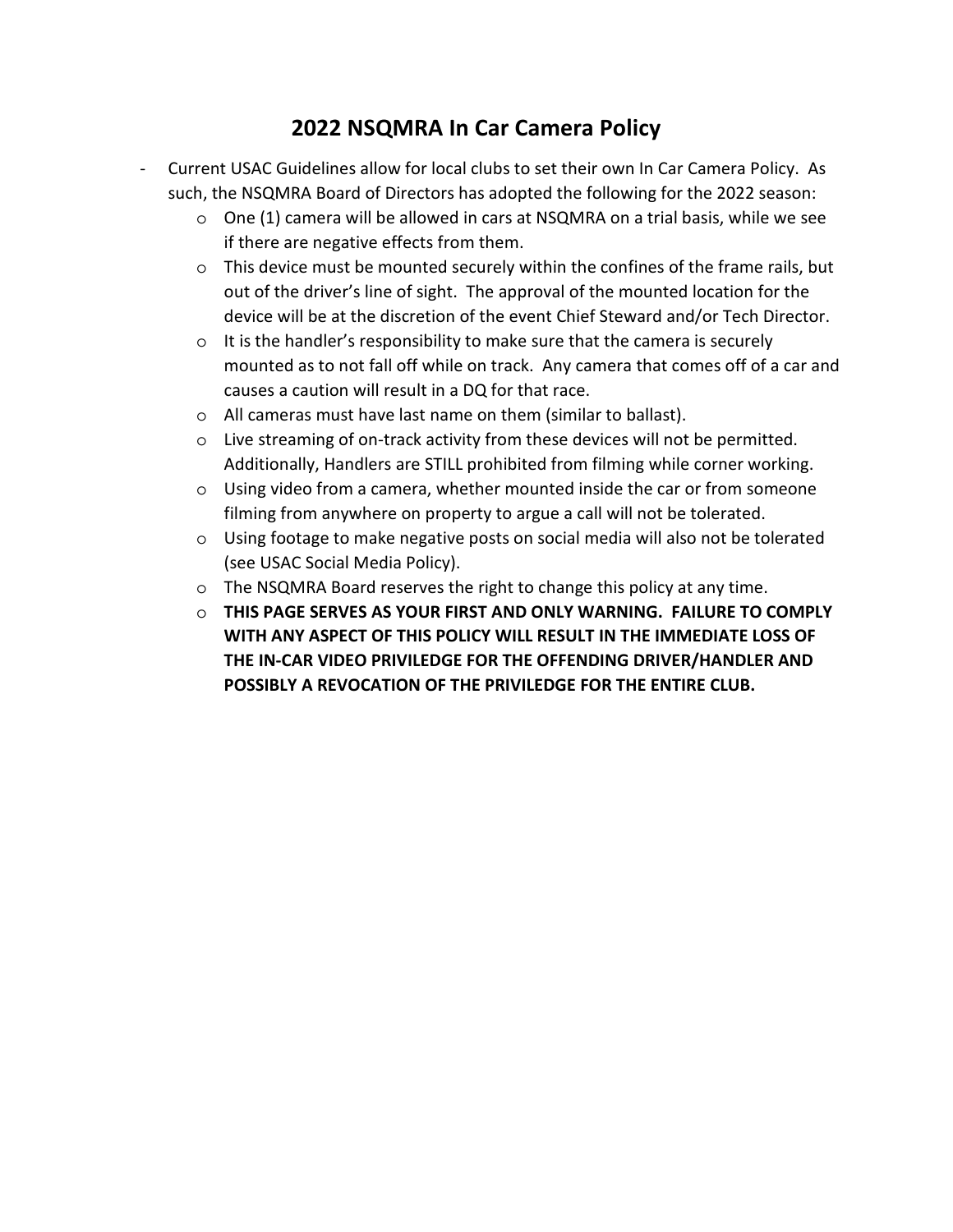### **Membership**

- All drivers who race more than two regular season races with the NSQMRA must be members of the local club and in good standing, with local dues paid in full before you will be allowed to compete.
- All families must have a family membership with the United States Auto Club before being allowed to compete.
- Please see www.usac25license.com for additional information.

There are two different tiers of membership offered by NSQMRA based upon the geographic location of each of the members

#### Family Membership - \$110

The family membership is reserved for those families who intend on racing with the NSQMRA more than two races per-year. Families who chose this membership are subject to race-night work details as well as required attendance at work parties and arrive and drive events. Family members include access to all club-member benefits and have voting rights in club elections.

#### Out-of-Town Family Membership - \$225

This membership is exclusively for members whose families and teams are based outside of the state of Florida. This membership tier includes the includes the following limited benefits:

- Inclusion on club correspondence and access to NSQMRA Families Page for local club news.
- Exemption from arrive and drive events and work parties.
- Exemption from race night responsibilities.
- Access to early club-member parking
- Out-of-town members are eligible for year-end season championship points and recognition provided they meet the attendance requirements for the season.
- Out-of-town memberships do not include voting rights. Only local family memberships will have voting rights for club-related business.